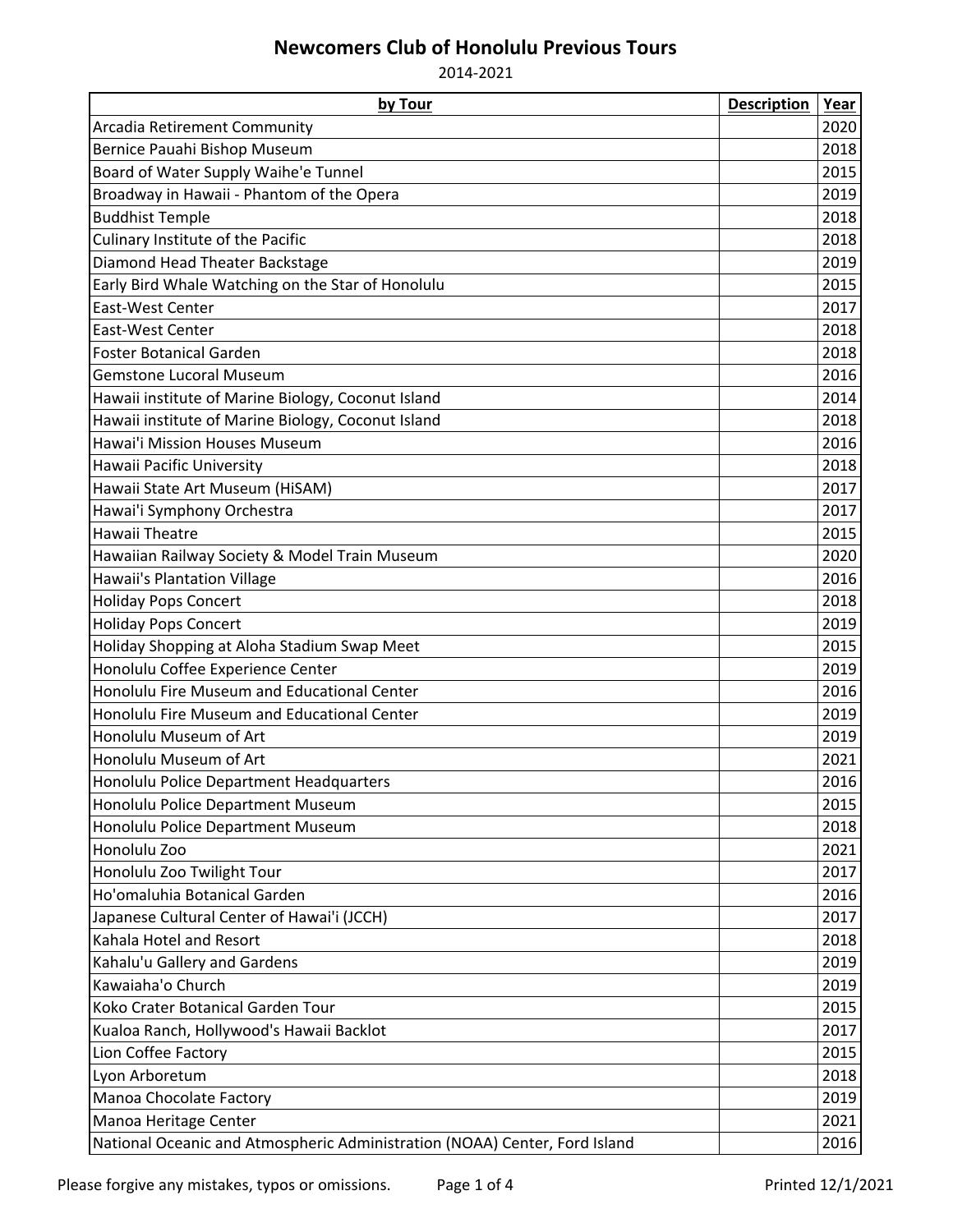## **Newcomers Club of Honolulu Previous Tours** 2014-2021

| by Tour                                                         | <b>Description</b> | Year |
|-----------------------------------------------------------------|--------------------|------|
| North Shore Coffee Tour & Shark's Cove for Lunch                |                    | 2016 |
| PBS Hawai'i                                                     |                    | 2017 |
| Private screening of the "Downton Abbey" movie                  |                    | 2019 |
| Queen Emma Summer Palace                                        |                    | 2015 |
| Queen Emma Summer Palace                                        |                    | 2019 |
| Shangri La                                                      |                    | 2015 |
| The Hawaii State Library                                        |                    | 2019 |
| The Liljestrand House                                           |                    | 2017 |
| The Royal Hawaiian Hotel                                        |                    | 2017 |
| U. S. Army Museum Fort DeRussy                                  |                    | 2017 |
| Univ. of Hawaii, John A Burns School of Medicine                |                    | 2015 |
| University of Hawaii Hamilton Library's Preservation Department |                    | 2016 |
| Virtual Tour: 50 Famous Pieces of Classical Music               | Virtual            | 2020 |
| Virtual Tour: BYODO-IN Japanese Buddhist Temple                 | Virtual            | 2021 |
| Virtual Tour: Climbing Stairway to Heaven                       | Virtual            | 2021 |
| Virtual Tour: Iolani Palace                                     | Virtual            | 2021 |
| Virtual Tour: Kilauea Volcano on the Big Island                 | Virtual            | 2021 |
| Virtual Tour: Koko Crater Botanical Gardens                     | Virtual            | 2020 |
| Virtual Tour: National Tropical Botanical Garden                | Virtual            | 2021 |
| Virtual Tour: Oahu Travel Guide                                 | Virtual            | 2020 |
| Virtual Tour: Reimagining Doris Duke's Shangri La               | Virtual            | 2020 |
| Virtual Tour: SPAM® Museum                                      | Virtual            | 2021 |
| Virtual Tour: The Boston Pops - Christmas Album                 | Virtual            | 2020 |
| Virtual Tour: The Honolulu Zoo Twilight Tour                    | Virtual            | 2020 |
| Virtual Tour: The USS Arizona at Pearl Harbor                   | Virtual            | 2020 |
| <b>Washington Place</b>                                         |                    | 2018 |
| Windward Coast Road Trip and Beach Picnic                       |                    | 2016 |
| <b>End Section</b>                                              |                    |      |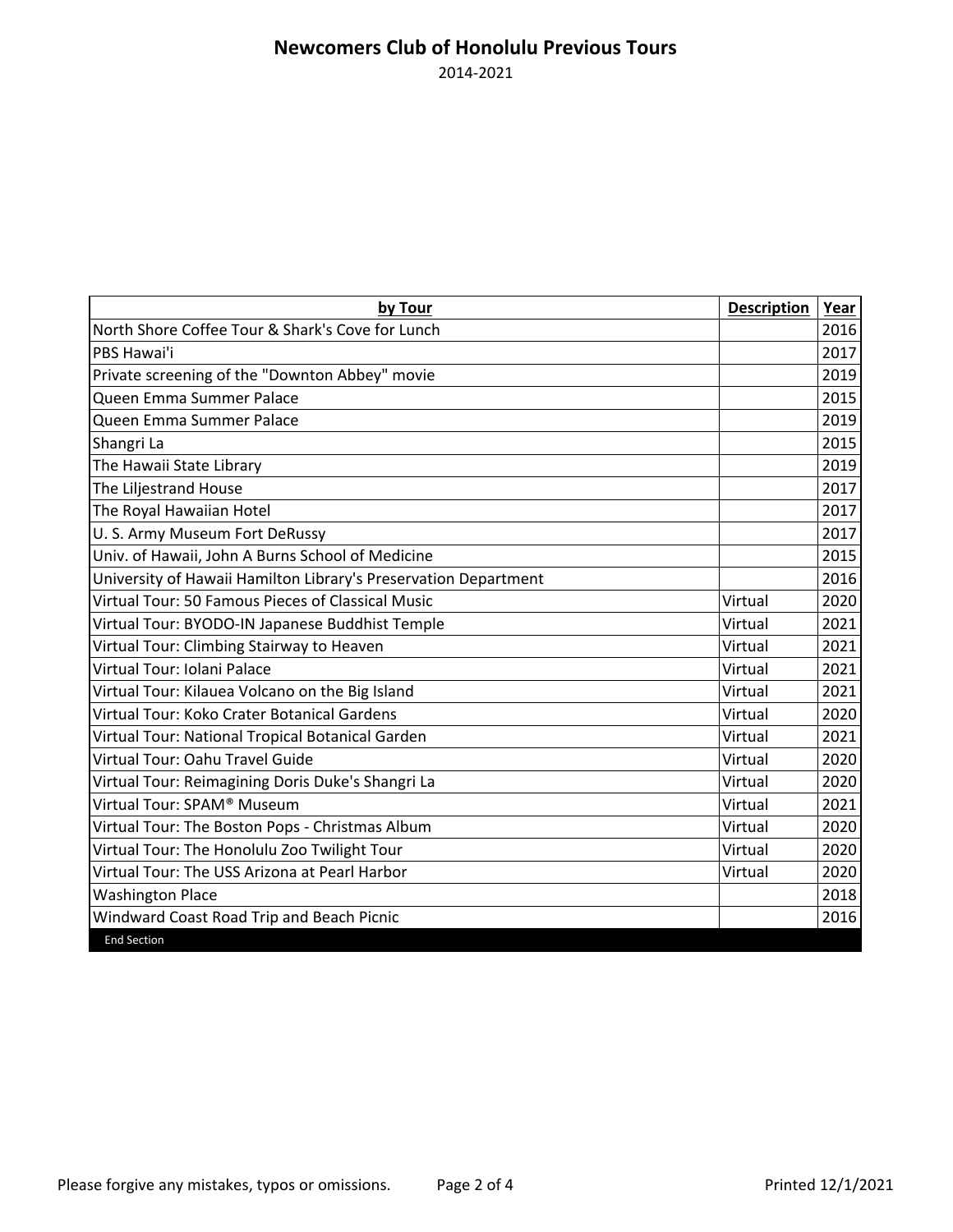## **Newcomers Club of Honolulu Previous Tours**

2014-2021

| by Year      | <b>Tour</b>                                                  | <b>Description</b> |
|--------------|--------------------------------------------------------------|--------------------|
| 2021         | Honolulu Museum of Art                                       |                    |
| 2021         | Manoa Heritage Center                                        |                    |
| 2021         | Honolulu Zoo                                                 |                    |
| 2021         | Virtual Tour: National Tropical Botanical Garden             | Virtual            |
| 2021         | Virtual Tour: SPAM® Museum                                   | Virtual            |
| 2021         | Virtual Tour: Kilauea Volcano on the Big Island              | Virtual            |
| 2021         | Virtual Tour: BYODO-IN Japanese Buddhist Temple              | Virtual            |
| 2021         | Virtual Tour: Climbing Stairway to Heaven                    | Virtual            |
| 2021         | Virtual Tour: Iolani Palace                                  | Virtual            |
| 2020         | Virtual Tour: The Boston Pops - Christmas Album              | Virtual            |
| 2020         | Virtual Tour: 50 Famous Pieces of Classical Music            | Virtual            |
| 2020         | Virtual Tour: Oahu Travel Guide                              | Virtual            |
| 2020         | Virtual Tour: Reimagining Doris Duke's Shangri La            | Virtual            |
| 2020         | Virtual Tour: Koko Crater Botanical Gardens                  | Virtual            |
| 2020         | Virtual Tour: The USS Arizona at Pearl Harbor                | Virtual            |
| 2020         | Virtual Tour: The Honolulu Zoo Twilight Tour                 | Virtual            |
| 2020         | Hawaiian Railway Society & Model Train Museum                |                    |
| 2020         | <b>Arcadia Retirement Community</b>                          |                    |
| 2019         | <b>Holiday Pops Concert</b>                                  |                    |
| 2019         | Manoa Chocolate Factory                                      |                    |
| 2019         | Diamond Head Theater Backstage                               |                    |
| 2019         | Private screening of the "Downton Abbey" movie               |                    |
| 2019         | Broadway in Hawaii - Phantom of the Opera                    |                    |
| 2019         | Kahalu'u Gallery and Gardens                                 |                    |
| 2019         | The Hawaii State Library                                     |                    |
| 2019         | Honolulu Museum of Art                                       |                    |
| 2019         | Honolulu Fire Museum and Educational Center                  |                    |
| 2019         | Queen Emma Summer Palace                                     |                    |
| 2019         | Kawaiaha'o Church                                            |                    |
| 2019         | Honolulu Coffee Experience Center                            |                    |
| 2018         | <b>Holiday Pops Concert</b>                                  |                    |
| 2018         | Hawaii Pacific University                                    |                    |
| 2018         | Culinary Institute of the Pacific<br>Kahala Hotel and Resort |                    |
| 2018         |                                                              |                    |
| 2018<br>2018 | Bernice Pauahi Bishop Museum                                 |                    |
| 2018         | <b>Buddhist Temple</b><br><b>Foster Botanical Garden</b>     |                    |
| 2018         | East-West Center                                             |                    |
| 2018         | Honolulu Police Department Museum                            |                    |
| 2018         | <b>Washington Place</b>                                      |                    |
| 2018         | Lyon Arboretum                                               |                    |
| 2018         | Hawaii institute of Marine Biology, Coconut Island           |                    |
| 2017         | Hawai'i Symphony Orchestra                                   |                    |
| 2017         | U. S. Army Museum Fort DeRussy                               |                    |
| 2017         | PBS Hawai'i                                                  |                    |
| 2017         | Hawaii State Art Museum (HiSAM)                              |                    |
|              |                                                              |                    |